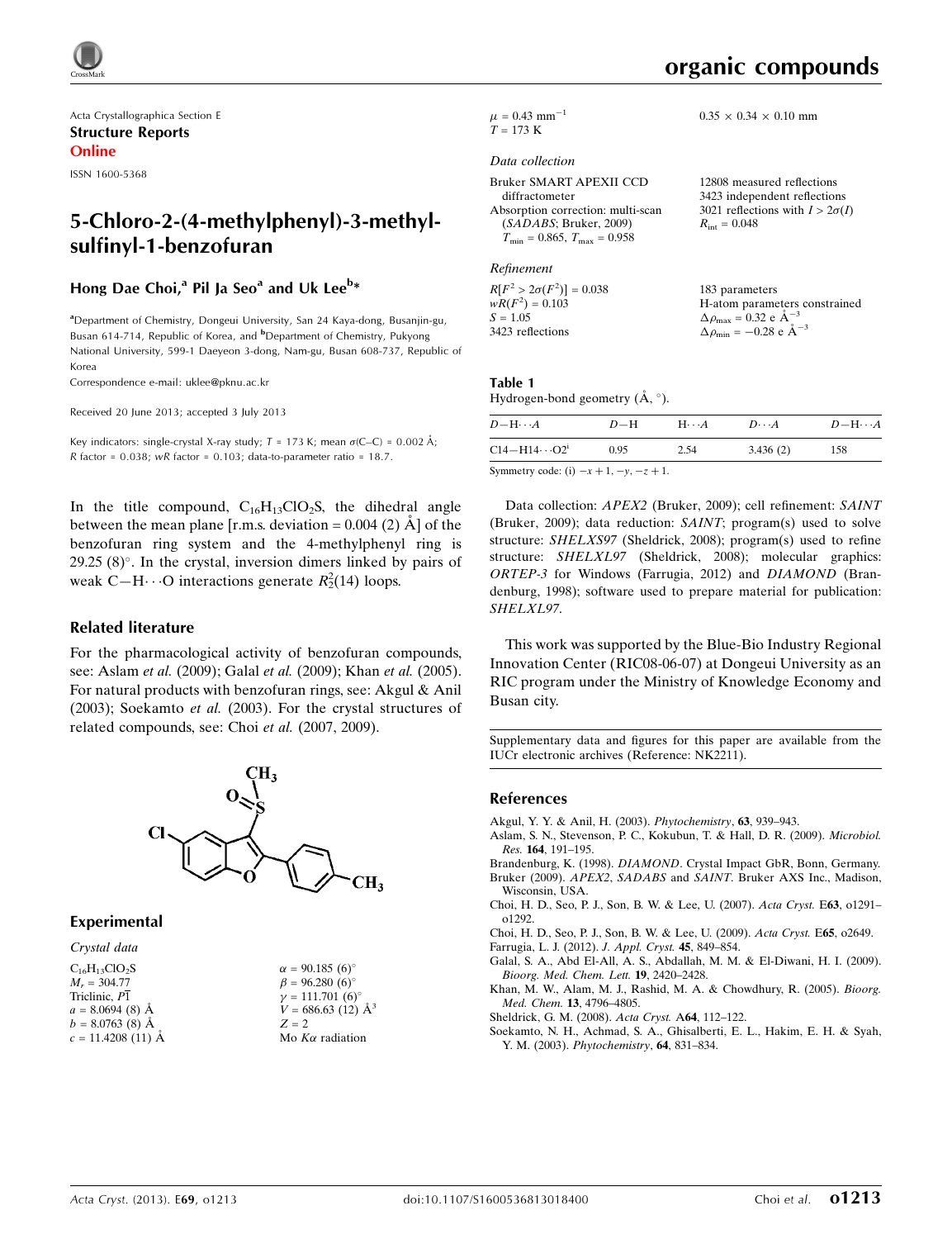# **supporting information**

*Acta Cryst.* (2013). E**69**, o1213 [doi:10.1107/S1600536813018400]

# **5-Chloro-2-(4-methylphenyl)-3-methylsulfinyl-1-benzofuran**

# **Hong Dae Choi, Pil Ja Seo and Uk Lee**

# **S1. Comment**

Many compounds having a benzofuran moiety have drawn much attention due to their valuable pharmacological properties such as antibacterial and antifungal, antitumor and antiviral, and antimicrobial activities (Aslam *et al.*, 2009, Galal *et al.*, 2009, Khan *et al.*, 2005). These benzofuran derivatives occur in a wide range of natural products (Akgul & Anil, 2003; Soekamto *et al.*, 2003).As a part of our continuing study of 5-chloro-3-methylsulfinyl-1-benzofuran derivatives containing phenyl (Choi *et al.*, 2007) and 4-fluorophenyl (Choi *et al.*, 2009) substituents in 2-position, we report herein the crystal structure of the title compound.

In the title molecule (Fig. 1), the benzofuran unit is essentially planar, with a mean deviation of 0.004 (2)  $\AA$  from the least-squares plane defined by the nine constituent atoms. The dihedral angle between the mean plane of the benzofuran ring system and the 4-methylphenyl ring is 29.25 (8)°. In the crystal structure, molecules are connected by weak C— H···O hydrogen bonds (Table 1), resulting in a three-dimensional network.

# **S2. Experimental**

3-Chloroperoxybenzoic acid (77%, 269 mg, 1.2 mmol) was added in small portions to a stirred solution of 5-chloro-2-(4 methylphenyl)-3-methylsulfanyl-1-benzofuran (317 mg, 1.1 mmol) in dichloromethane (40 mL) at 273 K. After being stirred at room temperature for 4h, the mixture was washed with saturated sodium bicarbonate solution and the organic layer was separated, dried over magnesium sulfate, filtered and concentrated at reduced pressure. The residue was purified by column chromatography (hexane–ethyl acetate, 1:1 v/v) to afford the title compound as a colorless solid [yield 70%, m.p. 459–460 K;  $R_f = 0.49$  (hexane–ethyl acetate, 1:1 v/v)]. Single crystals suitable for X-ray diffraction were prepared by slow evaporation of a solution of the title compound in acetone at room temperature.

## **S3. Refinement**

All H atoms were positioned geometrically and refined using a riding model, with C—H = 0.95 Å for aryl and 0.98Å for methyl H atoms.  $U_{iso}(H) = 1.2U_{eq}(C)$  for aryl and  $1.5U_{eq}(C)$  for methyl H atoms. The positions of methyl hydrogens were optimized rotationally.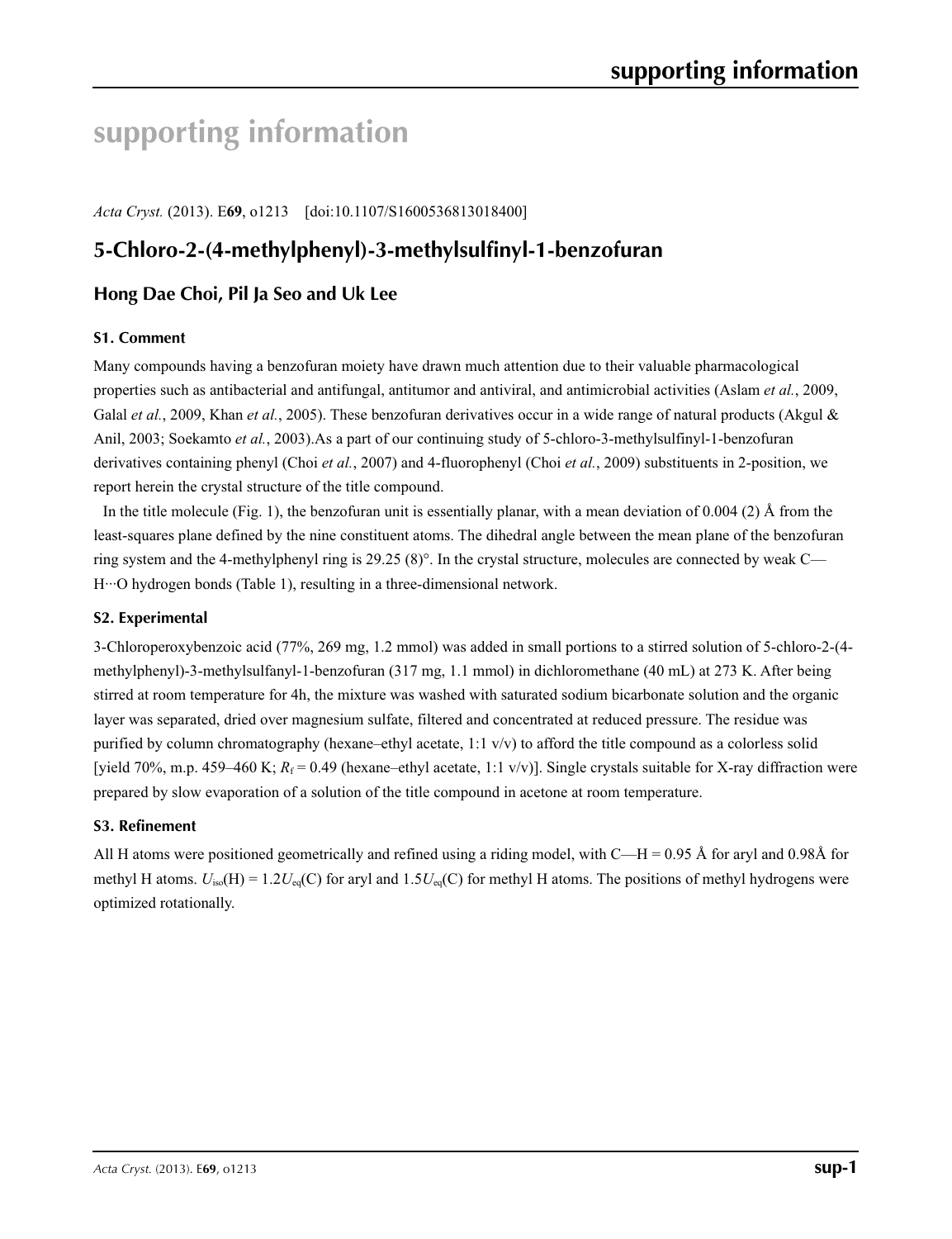

# **Figure 1**

The molecular structure of the title compound. Displacement ellipsoids are drawn at the 50% probability level. H atoms are presented as small spheres of arbitrary radius.

# **5-Chloro-2-(4-methylphenyl)-3-methylsulfinyl-1-benzofuran**

*Crystal data*

 $C_{16}H_{13}ClO_2S$  $M_r = 304.77$ Triclinic, *P*1 Hall symbol: -P 1  $a = 8.0694(8)$  Å  $b = 8.0763(8)$  Å  $c = 11.4208(11)$  Å  $\alpha$  = 90.185 (6)<sup>o</sup>  $\beta$  = 96.280 (6)<sup>o</sup>  $\gamma = 111.701(6)^{\circ}$  $V = 686.63(12)$  Å<sup>3</sup>

*Data collection*

Bruker SMART APEXII CCD diffractometer Radiation source: rotating anode Graphite multilayer monochromator Detector resolution: 10.0 pixels mm-1 *φ* and *ω* scans Absorption correction: multi-scan (*SADABS*; Bruker, 2009)  $T_{\text{min}} = 0.865$ ,  $T_{\text{max}} = 0.958$ 

# *Refinement*

Refinement on *F*<sup>2</sup> Least-squares matrix: full  $R[F^2 > 2\sigma(F^2)] = 0.038$  $wR(F^2) = 0.103$  $S = 1.05$ 3423 reflections

*Z* = 2  $F(000) = 316$  $D_x = 1.474 \text{ Mg m}^{-3}$ Melting point  $= 459 - 460$  K Mo *Kα* radiation,  $\lambda = 0.71073$  Å Cell parameters from 4424 reflections  $\theta$  = 2.7–28.1°  $\mu$  = 0.43 mm<sup>-1</sup>  $T = 173$  K Block, colourless  $0.35 \times 0.34 \times 0.10$  mm

12808 measured reflections 3423 independent reflections 3021 reflections with  $I > 2\sigma(I)$  $R_{\text{int}} = 0.048$  $\theta_{\text{max}} = 28.4^{\circ}, \theta_{\text{min}} = 1.8^{\circ}$  $h = -10 \rightarrow 10$  $k = -10 \rightarrow 10$ *l* = −15→15

183 parameters 0 restraints Primary atom site location: structure-invariant direct methods Secondary atom site location: difference Fourier map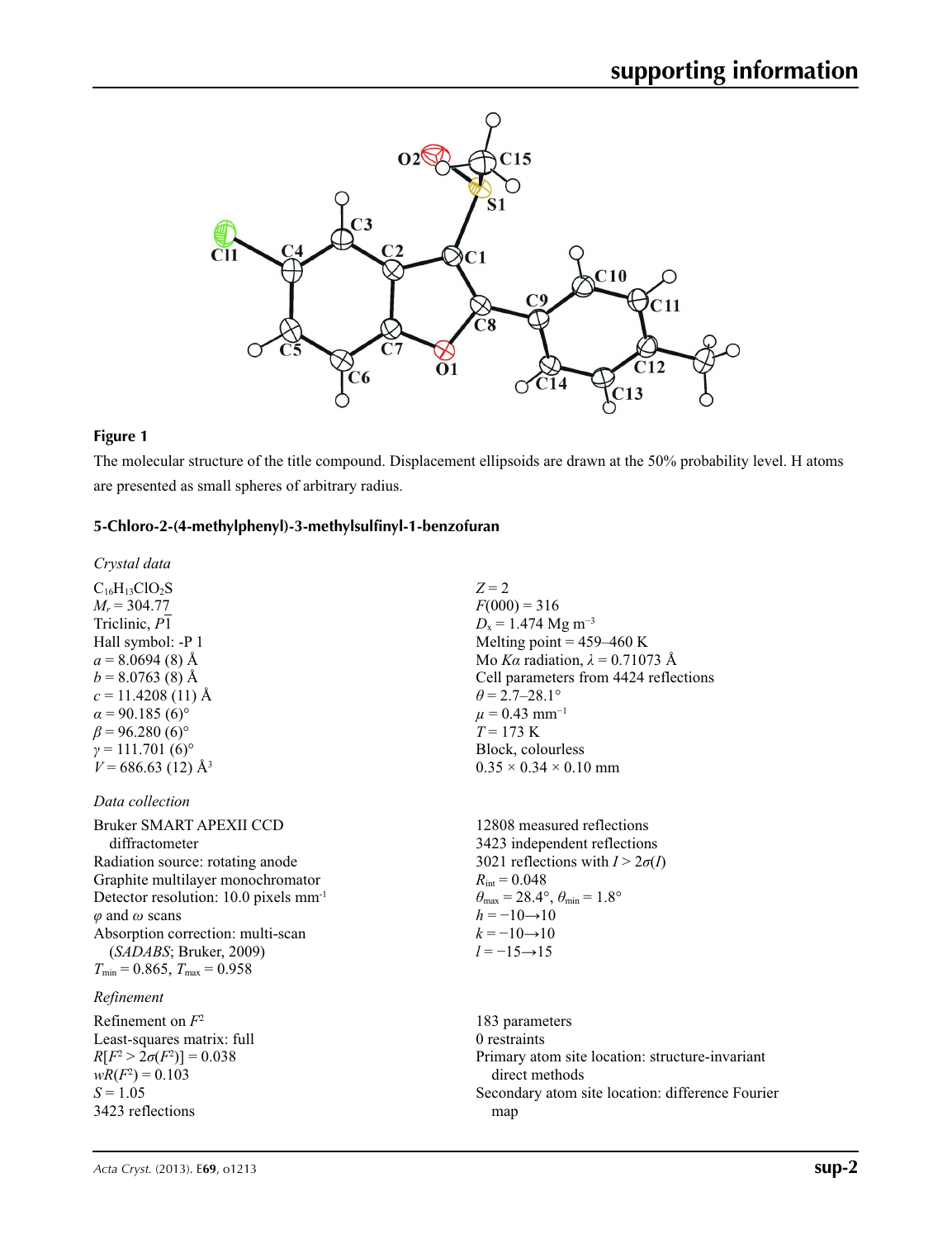| Hydrogen site location: difference Fourier map    | $(\Delta/\sigma)_{\text{max}}$ < 0.001                    |
|---------------------------------------------------|-----------------------------------------------------------|
| H-atom parameters constrained                     | $\Delta\rho_{\rm max}$ = 0.32 e Å <sup>-3</sup>           |
| $w = 1/[\sigma^2(F_0^2) + (0.0432P)^2 + 0.3137P]$ | $\Delta\rho_{\rm min} = -0.28 \text{ e } \text{\AA}^{-3}$ |
| where $P = (F_0^2 + 2F_c^2)/3$                    |                                                           |

## *Special details*

**Geometry**. All esds (except the esd in the dihedral angle between two l.s. planes) are estimated using the full covariance matrix. The cell esds are taken into account individually in the estimation of esds in distances, angles and torsion angles; correlations between esds in cell parameters are only used when they are defined by crystal symmetry. An approximate (isotropic) treatment of cell esds is used for estimating esds involving l.s. planes.

**Refinement**. Refinement of  $F^2$  against ALL reflections. The weighted R-factor wR and goodness of fit S are based on  $F^2$ , conventional R-factors R are based on F, with F set to zero for negative  $F^2$ . The threshold expression of  $F^2 > 2 \text{sigma}(F^2)$  is used only for calculating R-factors(gt) etc. and is not relevant to the choice of reflections for refinement. R-factors based on  $F<sup>2</sup>$  are statistically about twice as large as those based on F, and R- factors based on ALL data will be even larger.

|             |               |             | $U_{\text{iso}}$ */ $U_{\text{eq}}$ |
|-------------|---------------|-------------|-------------------------------------|
| 0.21613(6)  | $-0.06293(6)$ | 0.00434(4)  | 0.03430(13)                         |
| 0.79728(5)  | 0.32171(5)    | 0.40498(4)  | 0.02612(12)                         |
| 0.30621(15) | 0.15287(15)   | 0.50057(10) | 0.0257(2)                           |
| 0.82257(18) | 0.19866(17)   | 0.31756(13) | 0.0401(3)                           |
| 0.5655(2)   | 0.2423(2)     | 0.41897(14) | 0.0239(3)                           |
| 0.4219(2)   | 0.1456(2)     | 0.32835(14) | 0.0236(3)                           |
| 0.4092(2)   | 0.0990(2)     | 0.20888(14) | 0.0259(3)                           |
| 0.5122      | 0.1328        | 0.1679      | $0.031*$                            |
| 0.2396(2)   | 0.0014(2)     | 0.15325(14) | 0.0269(3)                           |
| 0.0852(2)   | $-0.0505(2)$  | 0.21040(15) | 0.0291(3)                           |
| $-0.0284$   | $-0.1179$     | 0.1680      | $0.035*$                            |
| 0.0970(2)   | $-0.0040(2)$  | 0.32891(15) | 0.0282(3)                           |
| $-0.0061$   | $-0.0370$     | 0.3698      | $0.034*$                            |
| 0.2666(2)   | 0.0929(2)     | 0.38407(14) | 0.0241(3)                           |
| 0.4897(2)   | 0.2427(2)     | 0.52001(14) | 0.0238(3)                           |
| 0.5607(2)   | 0.3179(2)     | 0.63960(14) | 0.0238(3)                           |
| 0.7141(2)   | 0.4725(2)     | 0.66158(15) | 0.0280(3)                           |
| 0.7738      | 0.5314        | 0.5976      | $0.034*$                            |
| 0.7804(2)   | 0.5414(2)     | 0.77602(15) | 0.0296(4)                           |
| 0.8862      | 0.6458        | 0.7898      | $0.036*$                            |
| 0.6930(2)   | 0.4586(2)     | 0.87084(15) | 0.0282(3)                           |
| 0.5390(2)   | 0.3061(2)     | 0.84809(15) | 0.0281(3)                           |
| 0.4780      | 0.2489        | 0.9121      | $0.034*$                            |
| 0.4720(2)   | 0.2353(2)     | 0.73466(14) | 0.0256(3)                           |
| 0.3661      | 0.1309        | 0.7213      | $0.031*$                            |
| 0.7646(3)   | 0.5323(3)     | 0.99514(16) | 0.0390(4)                           |
| 0.6653      | 0.5005        | 1.0436      | $0.059*$                            |
| 0.8228      | 0.6624        | 0.9952      | $0.059*$                            |
| 0.8522      | 0.4818        | 1.0276      | $0.059*$                            |
| 0.8112(3)   | 0.5192(2)     | 0.32875(16) | 0.0318(4)                           |
| 0.9311      | 0.5749        | 0.3036      | $0.048*$                            |
|             |               |             |                                     |

*Fractional atomic coordinates and isotropic or equivalent isotropic displacement parameters (Å<sup>2</sup>)*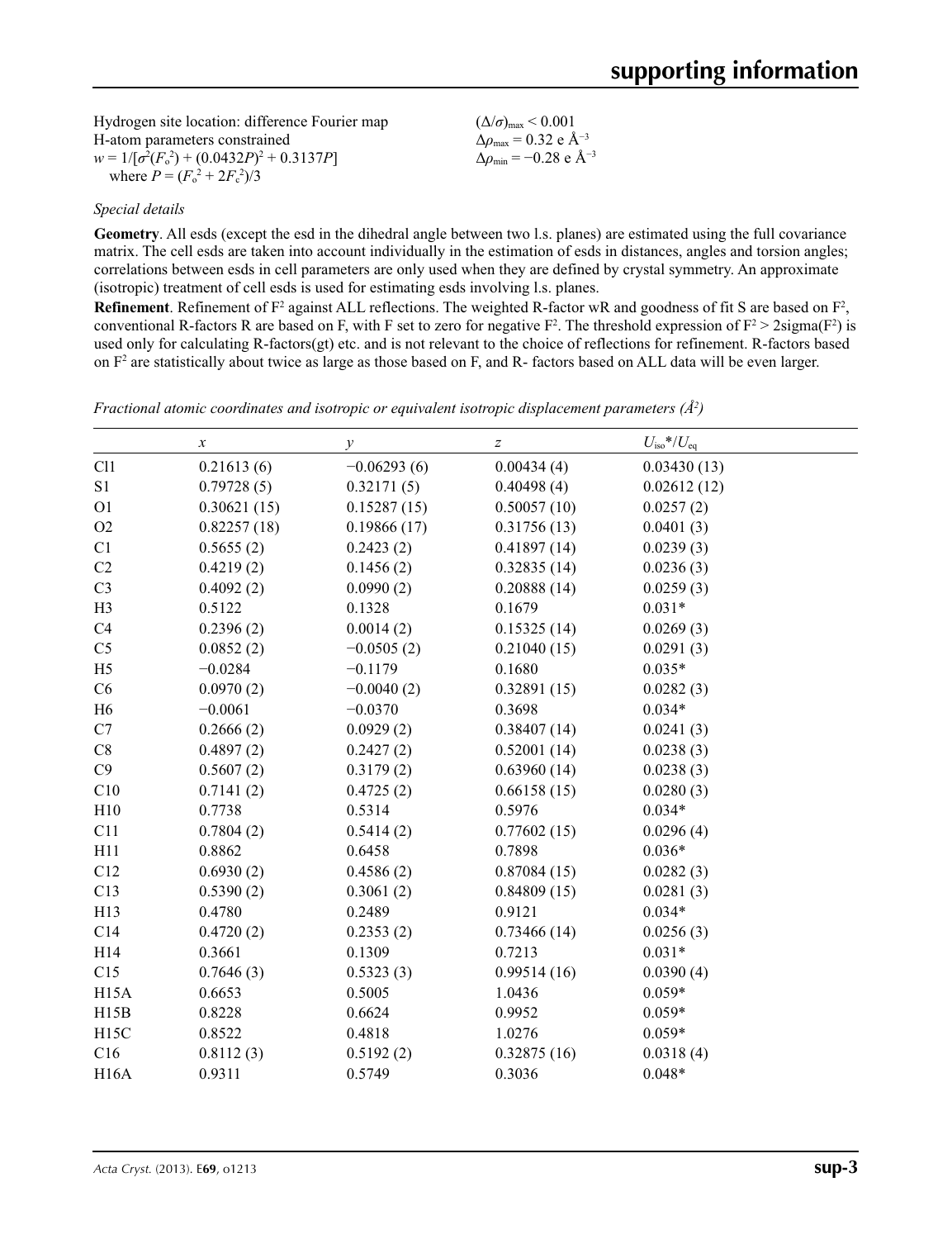# **supporting information**

| H16B | 0.7896 | 0.6031 | 0.3815 | $0.048*$ |
|------|--------|--------|--------|----------|
| H16C | 0.7206 | 0.4877 | 0.2595 | $0.048*$ |

|  | Atomic displacement parameters $(\AA^2)$ |  |  |
|--|------------------------------------------|--|--|
|--|------------------------------------------|--|--|

|                 | $U^{11}$   | $L^{22}$   | $U^{33}$  | $U^{12}$    | $U^{13}$       | $U^{23}$       |
|-----------------|------------|------------|-----------|-------------|----------------|----------------|
| C11             | 0.0365(3)  | 0.0364(2)  | 0.0259(2) | 0.01030(19) | $-0.00156(17)$ | $-0.00172(16)$ |
| S1              | 0.0199(2)  | 0.0253(2)  | 0.0326(2) | 0.00772(16) | 0.00336(15)    | 0.00359(15)    |
| O <sub>1</sub>  | 0.0207(6)  | 0.0284(6)  | 0.0265(6) | 0.0073(5)   | 0.0031(4)      | $-0.0001(4)$   |
| O2              | 0.0316(7)  | 0.0302(6)  | 0.0614(9) | 0.0115(6)   | 0.0178(6)      | $-0.0034(6)$   |
| C <sub>1</sub>  | 0.0214(8)  | 0.0241(7)  | 0.0262(7) | 0.0090(6)   | 0.0017(6)      | 0.0007(6)      |
| C <sub>2</sub>  | 0.0218(8)  | 0.0215(7)  | 0.0281(8) | 0.0091(6)   | 0.0014(6)      | 0.0021(6)      |
| C <sub>3</sub>  | 0.0257(8)  | 0.0260(7)  | 0.0269(8) | 0.0107(6)   | 0.0035(6)      | 0.0021(6)      |
| C4              | 0.0303(9)  | 0.0243(7)  | 0.0255(7) | 0.0106(7)   | $-0.0008(6)$   | 0.0001(6)      |
| C <sub>5</sub>  | 0.0252(8)  | 0.0272(8)  | 0.0315(8) | 0.0076(7)   | $-0.0026(7)$   | 0.0006(6)      |
| C <sub>6</sub>  | 0.0226(8)  | 0.0287(8)  | 0.0329(8) | 0.0089(7)   | 0.0031(6)      | 0.0024(6)      |
| C7              | 0.0238(8)  | 0.0237(7)  | 0.0256(7) | 0.0098(6)   | 0.0021(6)      | 0.0015(6)      |
| C8              | 0.0201(8)  | 0.0218(7)  | 0.0290(8) | 0.0073(6)   | 0.0021(6)      | 0.0021(6)      |
| C9              | 0.0241(8)  | 0.0240(7)  | 0.0258(7) | 0.0117(6)   | 0.0034(6)      | 0.0014(6)      |
| C10             | 0.0301(9)  | 0.0248(7)  | 0.0282(8) | 0.0081(7)   | 0.0072(7)      | 0.0031(6)      |
| C11             | 0.0297(9)  | 0.0234(7)  | 0.0329(8) | 0.0065(7)   | 0.0046(7)      | $-0.0028(6)$   |
| C12             | 0.0311(9)  | 0.0278(8)  | 0.0275(8) | 0.0132(7)   | 0.0030(7)      | $-0.0024(6)$   |
| C13             | 0.0298(9)  | 0.0296(8)  | 0.0270(8) | 0.0123(7)   | 0.0075(7)      | 0.0048(6)      |
| C <sub>14</sub> | 0.0228(8)  | 0.0236(7)  | 0.0301(8) | 0.0081(6)   | 0.0040(6)      | 0.0027(6)      |
| C15             | 0.0417(11) | 0.0422(10) | 0.0295(9) | 0.0116(9)   | 0.0035(8)      | $-0.0084(7)$   |
| C16             | 0.0342(10) | 0.0272(8)  | 0.0355(9) | 0.0118(7)   | 0.0087(7)      | 0.0073(7)      |

*Geometric parameters (Å, º)*

| $Cl1-C4$   | 1.7462(16) | $C9 - C10$   | 1.393(2) |
|------------|------------|--------------|----------|
| $S1 - 02$  | 1.4879(13) | $C9 - C14$   | 1.399(2) |
| $S1 - C1$  | 1.7648(17) | $C10 - C11$  | 1.388(2) |
| $S1 - C16$ | 1.7925(17) | $C10 - H10$  | 0.9500   |
| $O1 - C7$  | 1.3768(18) | $C11 - C12$  | 1.393(2) |
| $O1-C8$    | 1.3790(19) | $C11 - H11$  | 0.9500   |
| $C1-C8$    | 1.364(2)   | $C12-C13$    | 1.387(2) |
| $C1-C2$    | 1.445(2)   | $C12 - C15$  | 1.505(2) |
| $C2-C7$    | 1.393(2)   | $C13 - C14$  | 1.382(2) |
| $C2-C3$    | 1.397(2)   | $C13$ —H13   | 0.9500   |
| $C3-C4$    | 1.381(2)   | $C14$ —H14   | 0.9500   |
| $C3-H3$    | 0.9500     | $C15 - H15A$ | 0.9800   |
| $C4 - C5$  | 1.396(2)   | $C15 - H15B$ | 0.9800   |
| $C5-C6$    | 1.387(2)   | $C15 - H15C$ | 0.9800   |
| $C5 - H5$  | 0.9500     | $C16 - H16A$ | 0.9800   |
| $C6-C7$    | 1.378(2)   | $C16 - H16B$ | 0.9800   |
| $C6-H6$    | 0.9500     | $C16 - H16C$ | 0.9800   |
| $C8-C9$    | 1.459(2)   |              |          |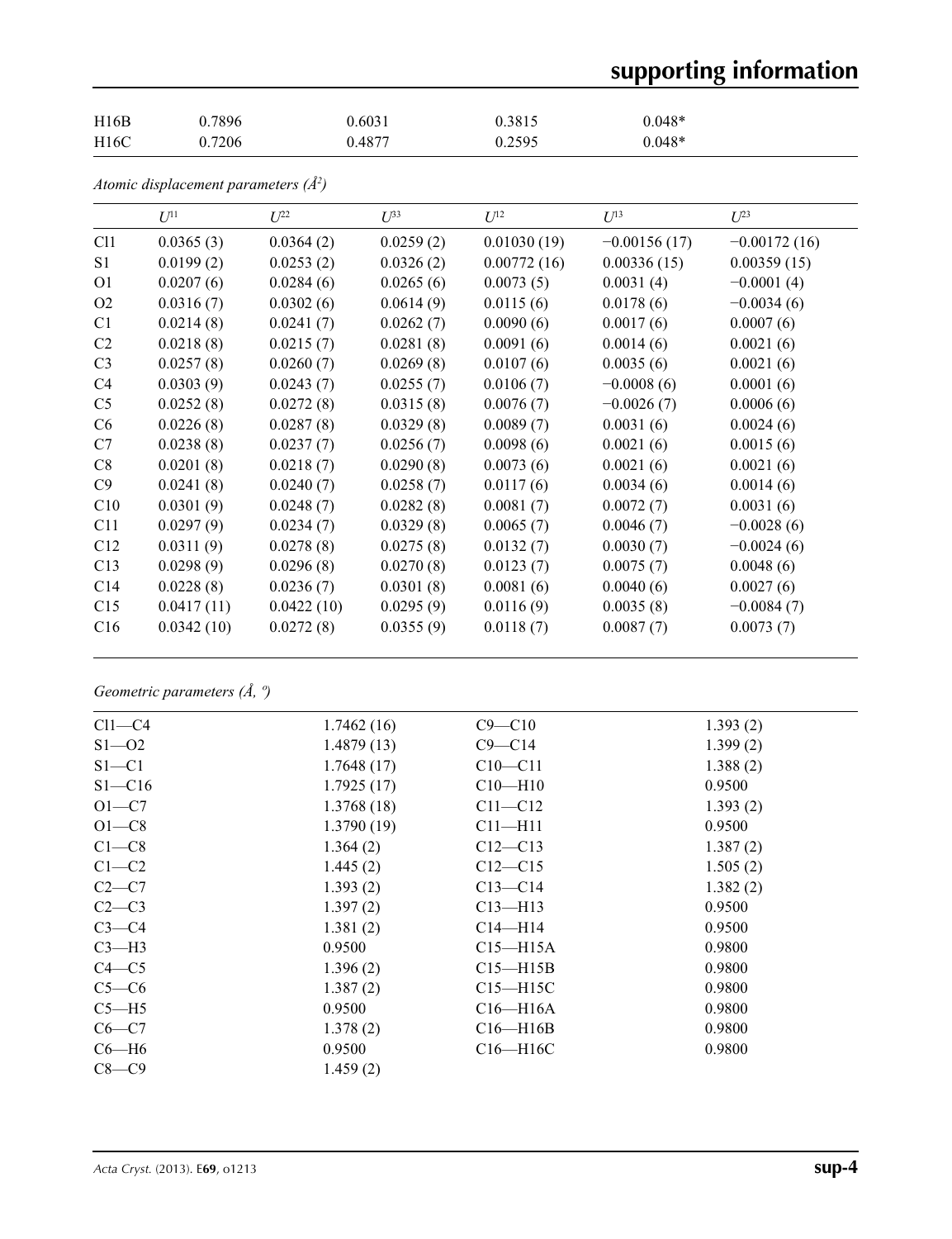| $O2 - S1 - C1$       | 106.64(7)     | $C10-C9-C8$                                | 121.45(14)    |
|----------------------|---------------|--------------------------------------------|---------------|
| $O2 - S1 - C16$      | 106.07(8)     | $C14-C9-C8$                                | 119.67(15)    |
| $C1 - S1 - C16$      | 97.73(8)      | $C11 - C10 - C9$                           | 120.65(15)    |
| $C7 - 01 - C8$       | 106.62(12)    | $C11 - C10 - H10$                          | 119.7         |
| $C8-C1-C2$           | 107.24(14)    | $C9 - C10 - H10$                           | 119.7         |
| $C8-C1-S1$           | 126.49(13)    | $C10-C11-C12$                              | 120.54(16)    |
| $C2 - C1 - S1$       | 125.89(12)    | $C10-C11-H11$                              | 119.7         |
| $C7-C2-C3$           | 119.27(15)    | $C12 - C11 - H11$                          | 119.7         |
| $C7-C2-C1$           | 105.00(14)    | $C13 - C12 - C11$                          | 118.46(15)    |
| $C3-C2-C1$           | 135.73(15)    | $C13 - C12 - C15$                          | 120.74(16)    |
| $C4-C3-C2$           | 116.75(15)    | $C11 - C12 - C15$                          | 120.80(16)    |
| $C4-C3-H3$           | 121.6         | $C14 - C13 - C12$                          | 121.65(16)    |
| $C2-C3-H3$           | 121.6         | $C14 - C13 - H13$                          | 119.2         |
| $C3-C4-C5$           | 123.29(15)    | $C12 - C13 - H13$                          | 119.2         |
| $C3-C4-C11$          | 118.71(13)    | $C13 - C14 - C9$                           | 119.81(15)    |
| $C5-C4-C11$          | 118.00(13)    | $C13-C14-H14$                              | 120.1         |
| $C6-C5-C4$           | 120.20(15)    | $C9 - C14 - H14$                           | 120.1         |
| $C6-C5-H5$           | 119.9         | $C12-C15-H15A$                             | 109.5         |
| $C4-C5-H5$           | 119.9         | $C12-C15-H15B$                             | 109.5         |
| $C7-C6-C5$           | 116.26(15)    | H15A-C15-H15B                              | 109.5         |
| $C7-C6-H6$           | 121.9         | $C12-C15-H15C$                             | 109.5         |
| $C5-C6-H6$           | 121.9         | H15A-C15-H15C                              | 109.5         |
| $O1 - C7 - C6$       |               | H15B-C15-H15C                              | 109.5         |
|                      | 125.14(14)    |                                            |               |
| $O1 - C7 - C2$       | 110.63(14)    | $S1-C16-H16A$                              | 109.5         |
| $C6-C7-C2$           | 124.23(15)    | $S1 - C16 - H16B$                          | 109.5         |
| $C1 - C8 - O1$       | 110.51(14)    | H16A-C16-H16B                              | 109.5         |
| $C1-C8-C9$           | 133.98(15)    | $S1 - C16 - H16C$                          | 109.5         |
| $O1 - C8 - C9$       | 115.51(13)    | H16A-C16-H16C                              | 109.5         |
| $C10-C9-C14$         | 118.87(15)    | H16B-C16-H16C                              | 109.5         |
| $O2 - S1 - C1 - C8$  | 142.96(15)    | $C1 - C2 - C7 - C6$                        | $-179.96(15)$ |
| $C16 - S1 - C1 - C8$ | $-107.64(15)$ | $C2 - C1 - C8 - 01$                        | $-0.17(17)$   |
| $O2 - S1 - C1 - C2$  | $-29.09(16)$  | $S1 - C1 - C8 - 01$                        | $-173.43(11)$ |
| $C16 - S1 - C1 - C2$ | 80.31 (15)    | $C2 - C1 - C8 - C9$                        | $-179.34(16)$ |
| $C8 - C1 - C2 - C7$  | $-0.40(17)$   | $S1 - C1 - C8 - C9$                        | 7.4(3)        |
| $S1-C1-C2-C7$        |               |                                            |               |
| $C8 - C1 - C2 - C3$  | 172.92 (12)   | $C7 - 01 - C8 - C1$<br>$C7 - 01 - C8 - C9$ | 0.68(17)      |
|                      | 179.75(17)    |                                            | $-179.99(12)$ |
| $S1-C1-C2-C3$        | $-6.9(3)$     | $C1 - C8 - C9 - C10$                       | 29.6(3)       |
| $C7 - C2 - C3 - C4$  | $-0.1(2)$     | $O1 - C8 - C9 - C10$                       | $-149.54(15)$ |
| $C1-C2-C3-C4$        | 179.69(16)    | $C1 - C8 - C9 - C14$                       | $-151.36(18)$ |
| $C2 - C3 - C4 - C5$  | 0.1(2)        | $O1 - C8 - C9 - C14$                       | 29.5(2)       |
| $C2-C3-C4-C11$       | $-179.18(11)$ | $C14-C9-C10-C11$                           | 1.5(2)        |
| $C3 - C4 - C5 - C6$  | 0.2(3)        | $C8 - C9 - C10 - C11$                      | $-179.49(15)$ |
| $Cl1-C4-C5-C6$       | 179.45(12)    | $C9 - C10 - C11 - C12$                     | $-1.0(3)$     |
| $C4 - C5 - C6 - C7$  | $-0.4(2)$     | $C10-C11-C12-C13$                          | 0.2(2)        |
| $C8 - 01 - C7 - C6$  | 179.86(15)    | $C10-C11-C12-C15$                          | 179.82(16)    |
| $C8 - 01 - C7 - C2$  | $-0.94(16)$   | $C11-C12-C13-C14$                          | 0.3(2)        |
| $C5-C6-C7-01$        | 179.43 (14)   | $C15-C12-C13-C14$                          | $-179.38(16)$ |